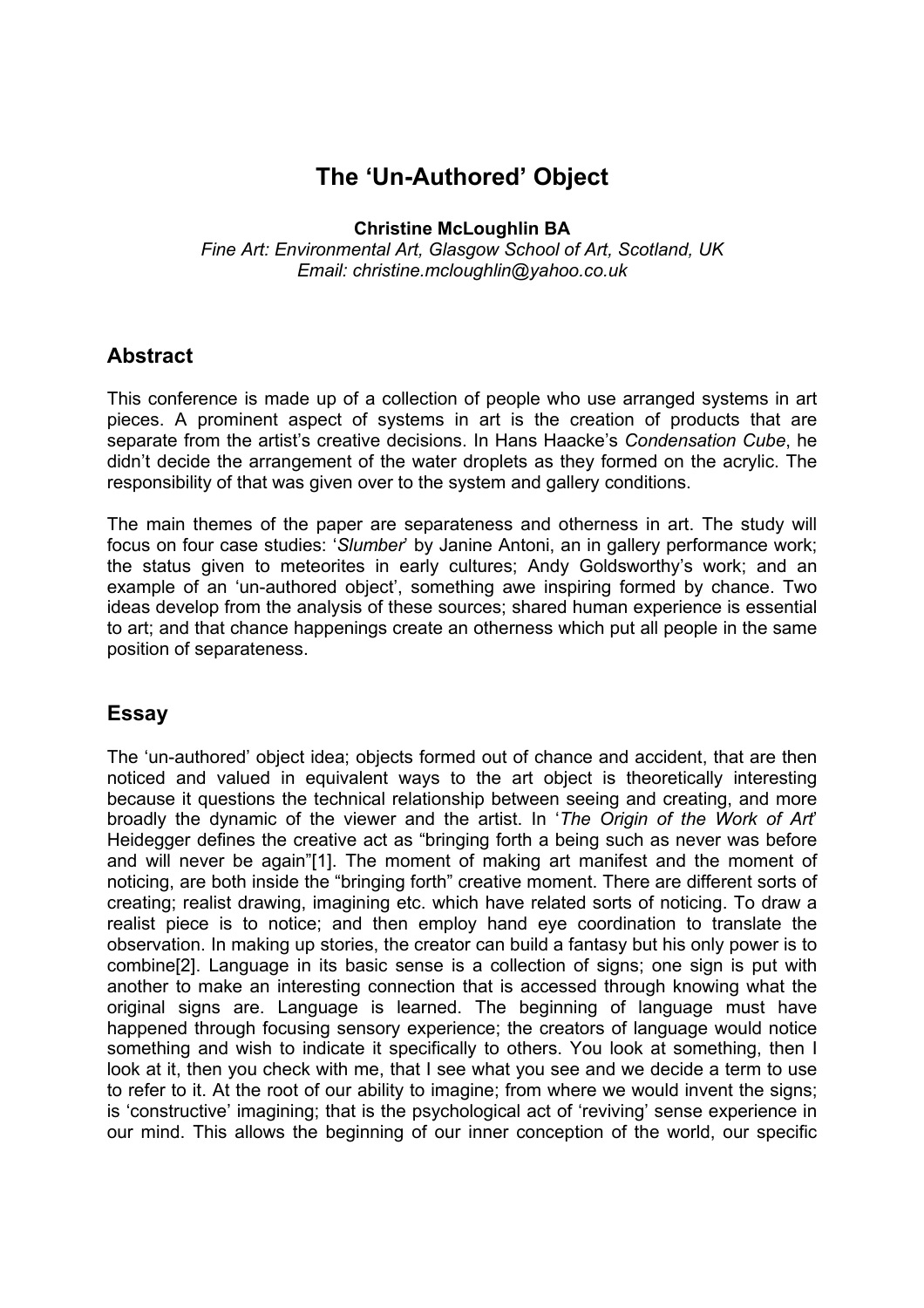perspective to form. So creating, "bringing forth", perceiving (sensing, 'reviving') and then making; is fundamentally individual because we have each developed a sensory relationship to the world prior to learning any communal linguistic conception of it. Agreeing that we both see the same thing bonds us and inventing a sign for it commits us to our agreement. With a view of society that holds a one to one relationship as the way society bonds, the art object presented in a gallery doesn't engage the primary social relationship. It is secondary, the viewer perceives the art object, as they would a Natural 'un-authored' object, the dynamic part of perception that can bond people is absent from the artist's manifested perspective placed in a gallery and the viewer's perceiving of their perspective. Art doesn't have the luxury that language enjoys of its elements being previously agreed; the sensory aspect of art is utterly subjective. The viewer perceives the object but isn't given the opportunity to have a balanced relationship with the artist; they are left to project personas.

I will study three cases which elaborate on the artist, viewer dynamic and then show the place of un-authored objects within the discussion. Janine Antoni's 'Slumber' is a work which physically includes her in a practical passive manner. She would sleep in the gallery at night attached to an EKG machine to record her R.E.M. brain activity. During the day she would weave the blanket that she slept under, and with torn pieces of her nightgown she would weave the pattern of her sleeping brain's activity into her bed cover. The viewer's experience of her work is entwined with their consciousness of her presence. Martha Buskirk, a writer and curator, has analysed Antoni's piece in her book 'The Contingent Object of Contemporary Art'; and puts Antoni forward as someone who unites the viewer, the gallery, and the artist.



#### [3]

Allan Kaprow in his essays 'Education of the un-artist I, II, and III', argued dissolve into the experience of the moment of its creation. She grounds this thinking in the pragmatics of the necessity of telling people about it; interesting culture will out, in one way or another; so the artist may as well shack up with the gallery and approach the viewer in an ordered manner, as Antoni does fascinatingly, using language of institution and tradition to intimate effect. Another artist that Buskirk may have been interested in is Kirsty Stansfield. She made a work, 'Object Scores' which invited the viewer to explore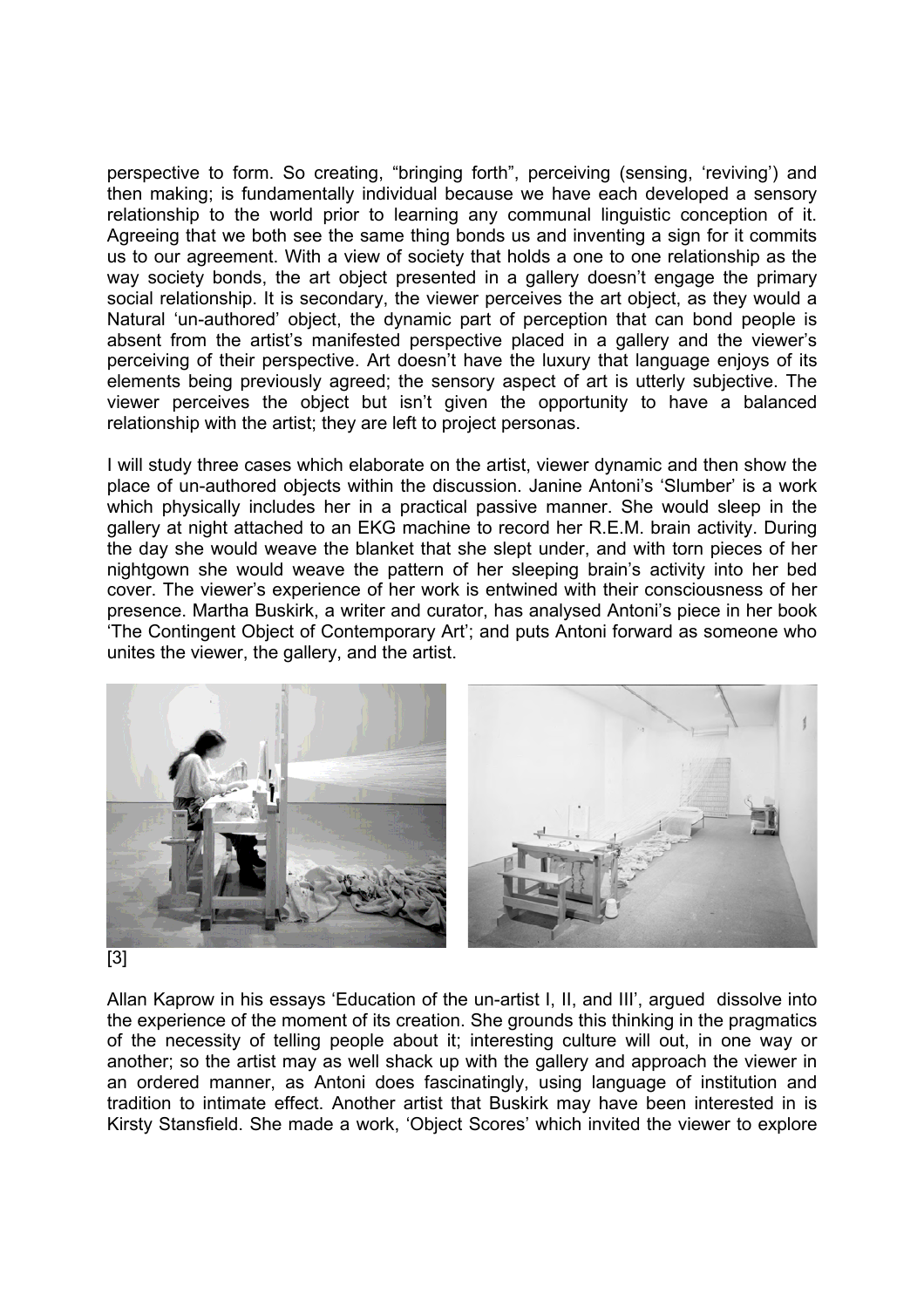the work. It was an installation which, when the viewer moved around it, or touched the taught guitar wire, made ethereal sounds. It was a piece that took investigating; the viewer's presence completed the art work. When Jacques Ranciére discussed the object that is individually interpreted he gave the example of a book. The book is something complete, in Object Scores, Stansfield re-defined the art object to require a physical contribution from the viewer. In Slumber, Antoni was the one to provide the physical contribution expanding the relationship of individual to object, and making it about reacting to a person and their environment. It's about the place of the person.

The second case is the meteorite's place in early cultures, the majority of the information for this comes from the book 'The Forge and the Crucible' by Mircea Eliade. The kings of Malaya venerated a sacred block of meteorite iron and some tribes that weren't familiar with smelting took other tribes arrows and worshipped them. Eliade explains this behaviour thus:

"It was not a question of fetishism or of the worship of an object for its own sake, it was not a matter of superstition but a sacred respect for a strange object outside their own familiar world, an object coming from elsewhere and hence a sign or token of the 'beyond', a near image of the transcendental."[4]

What's specifically interesting about this sort of object relationship is the place it puts the perceiver in terms of Nature. Looking at the meteorite history, tribes valuing meteorite iron more than gold, building a history of how people have looked at Nature, objects and sanctity; the position of objects in that dynamic. In the tribes they made rituals, they carved the meteorites like stone, the people incorporated them into their culture. It wasn't a straight position of awe. In a lot of the myths the meteorites were sacrifices by God to create people, so the people sacrificed back, it was relational. The sacrifices in Aztec culture are examples of this. This put man in a position of power; the shamans would partake in sorting out Nature. Today the larger meteorites are on exhibition in museums, presented to be observed. This makes them a very different kind of object from those that were made into items of religious significance. Here the object is dead, perhaps it has a nifty piece of museum writing beside it telling its interesting origin and where and how it was found, but it is taken out of a cultural dynamic with Nature and sanctity. Eliade towards the end of the book writes about that shift in the social position of sanctity and its impact on work ethos, in early cultures people ceremonially shot the arrows to worship the Gods, now they are put in museums. What is art's place in contemporary culture? In 1972 Rebecca Horn performed an atheistic ritual; 'pencil mask', she strapped a leather mask to her face which had short pencils attached all around it, she then moved her head back and forth in front of a white wall, making the work about time and her presence. What's different is the purpose and mapping of meaning in Horn's piece. Her person is a generator of meaning, the mask is a generator of meaning; the viewer perceives and makes the meaning. They'd watch the video of her doing it, in the room with all the pencil marks on it. Or now just watch the video. The marks are supposed to be inane, no God to be worshipped by them.

With the Land Art of the seventies to the present, there is an element that can be suggested as being an attempt to connect to a quasi-spiritual relationship with Nature. The philosophy of phenomenology and its presuppositionless stance on our experience; that there is always empirical experience before abstract thought; is relevant to this. A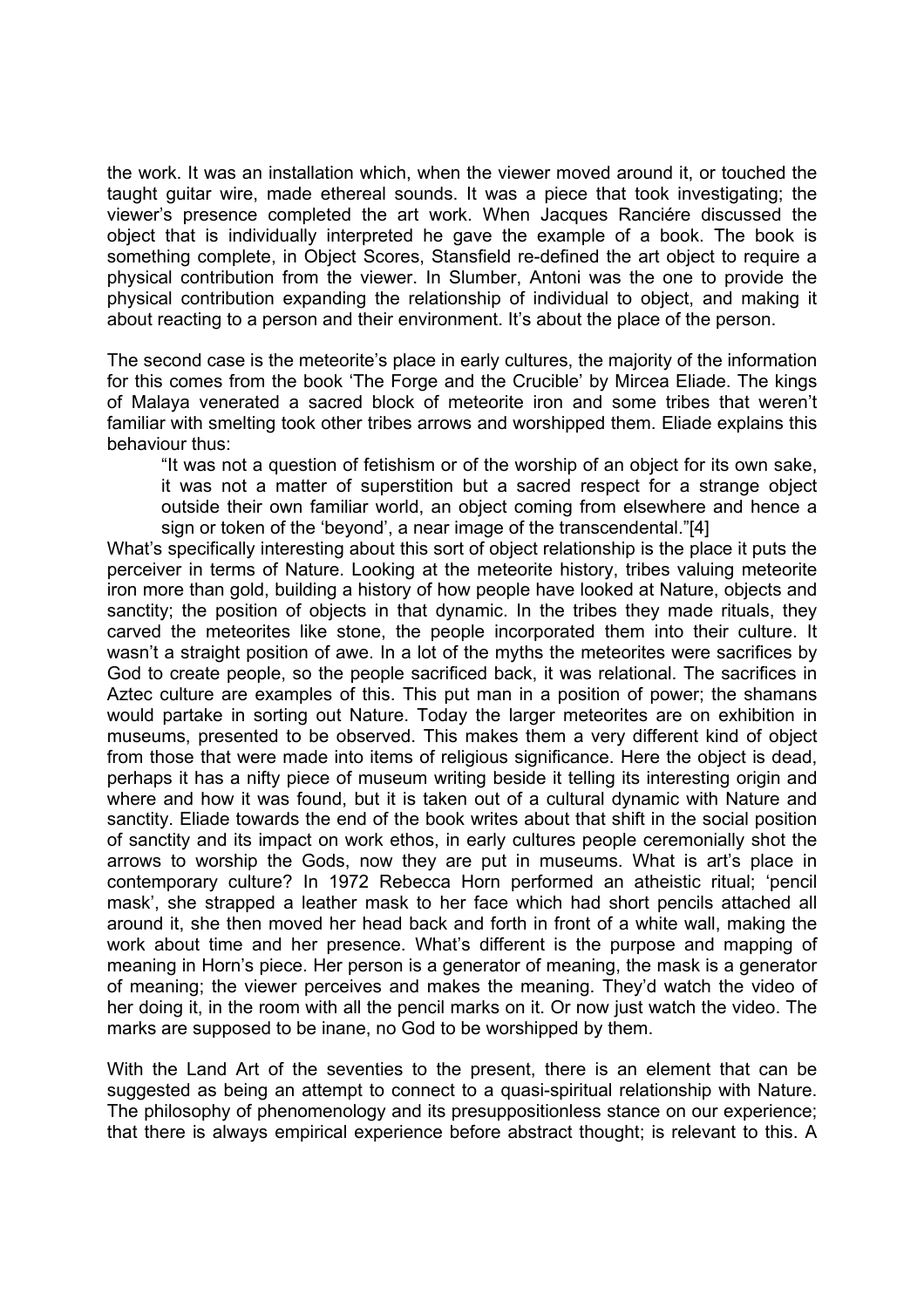major idea in phenomenology is the essential place of man as part of Nature. From the position of my discussion about perceiving the object; the separation of looking and articulating is key. With the work of Land artists, focussing specifically on Andy Goldsworthy, the trace of creativity left in Nature, attempting to enhance our experience of Nature, it is important to remember the effect of the human ego. The psychology of object relations conceives of our sense of ourselves as relational, rather than Freud's concept of an enclosed personality. The interesting thing about this track of experiential philosophy in terms of art is that the construct of the gallery system is of the individuals experience. Goldsworthy's current exhibition at YSP attempts to colonise the gallery using an overwhelming amount of raw natural materials. He and local helpers covered the walls and ceiling of one of the exhibition spaces with mud and human hair.

#### **The Un-Authored Object**

Finally, a piece of wax, which accidentally dripped off a rose coloured church candle onto a plate.



This object is 'un-authored'. It was caused by coincidence. It is more than the sum of the intention that was put into it. It's a document of the process of the wax cooling, its proportions resonate with those of clouds; the way the blobs have cooled beside each other is familiar to how organs sit together. Its proportions, form and texture all resonate with the physics of everything which causes other things we are surrounded by to operate in a similar manner. I picked it up and found it valuable. I can drip wax onto plates on purpose but it won't be as interesting, the chance which authored this makes it much more interesting than my contrived attempts could be. Pollock said he entered a Zen like state in creating his paintings. But even with him, there is an intention over it, willing it to be interesting and so it would succeed or fail according to his decisions. This piece is not a success or failure, it's a find. I project value onto it. There are many attempts to bypass this 'desire' aspect of art making. Hans Haacke's 'Condensation Cube' is about minimalism, control and physics but also in viewing the drips of the water on the acrylic there is a sense that no one has desired this particular Natural arrangement, the viewer is having an unadulterated moment with Nature. This can be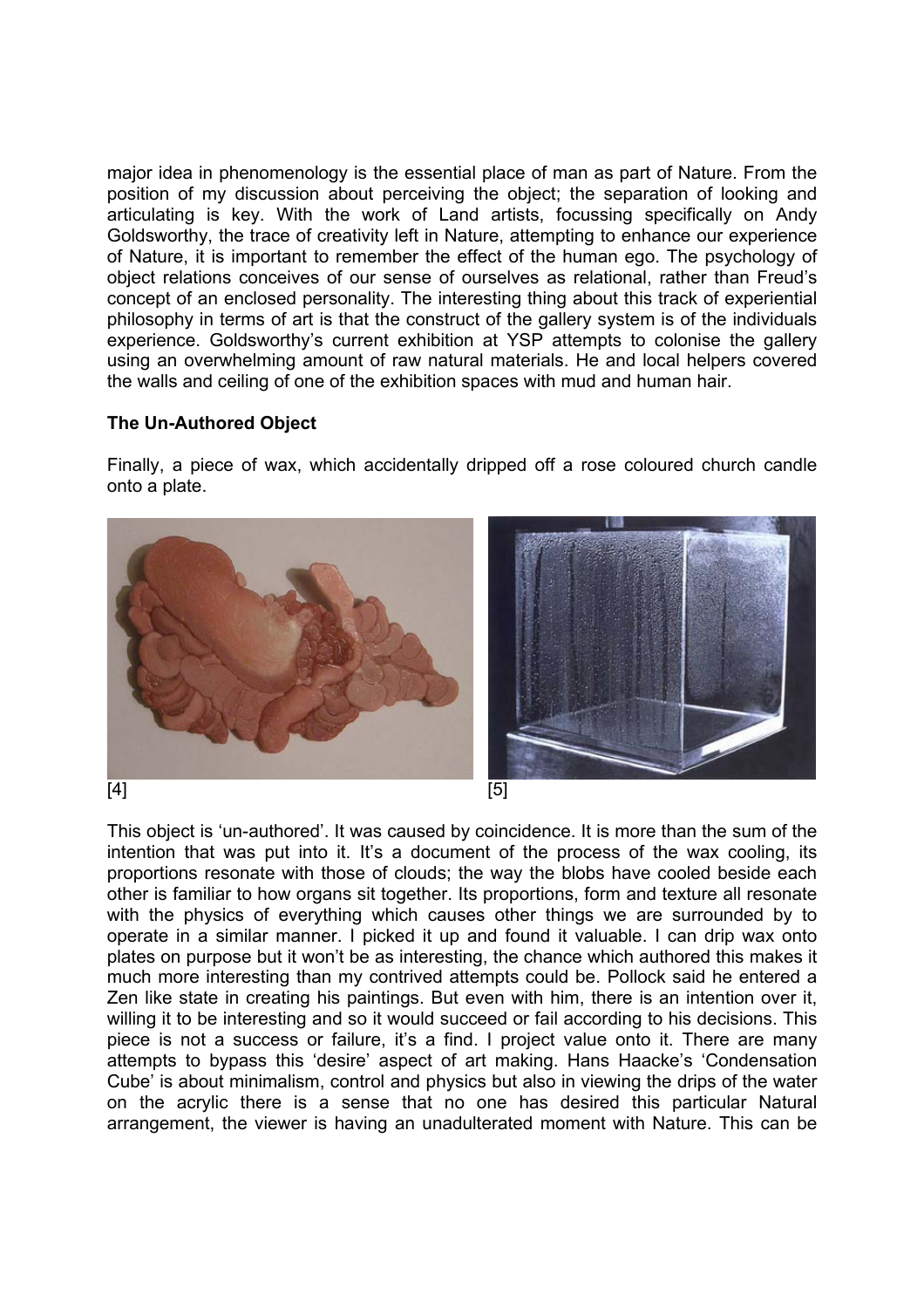seen in Ceal Floyer's work too. In their work they deal with the art gallery as a site, a situation of references and defined social actions, looking. If we think of this 'unauthored object' not in the individualised, structured experience of the gallery but in the everyday space of my living room and ask if the object would be valued so much if one of my flatmates would have picked it up rather than me. I have a desire for visual experiences which are not pre-defined, which we are not encouraged to enjoy, which we choose, through our looking to enjoy. I loved it for its unintended creation. I assign approval to the object and show it to my peers to enjoy. There is no author, so all people have the same separateness from the work, it is an egalitarian experience.

## **References**

1 Martin Heidegger, The Origin of the Work of Art p.159

- 2 Roland Barthes, Death of the Author p.4
- 3 Janine Antoni, Slumber, 1994, New York

4 Wax, 2007, Flat of Christine McLoughlin, Glasgow, UK

5 Hans Haacke, Condensation Cube, 1963, Museu d'Art Contemporaini, Barcelona, Spain

# **Bibliography**

#### **Books**

| Buskirk, Martha,                   | The Contingent Object of Contemporary Art, 2003, The MIT Press                         |
|------------------------------------|----------------------------------------------------------------------------------------|
| Eliade, Mircea                     | The Forge and the Crucible, 1967, The Anchor Press Ltd.                                |
| Freud, Sigmund                     | Beyond the Pleasure Principle, 1920, Norton                                            |
| Galanter, Philip                   | The Art of Artificial Evolution, 2007, pre-publication draft                           |
| Ed. Hannula, Mika                  | Stopping the Process? Contemporary views on art and exhibitions,<br><b>1998, NIFCA</b> |
| Kaprow, Allan,                     | Essays on the Blurring of Art and Life, 1993, University of California<br><b>Press</b> |
| Krokatsis, Henry &<br>Walwin, Jeni | You'll Never know, Drawing and Random Interference, 2006,<br><b>Haywood Gallery</b>    |
| Merleau-Ponty, M.                  | Phenomenology of Perception, 1962, translated by Smith, Colin,<br>Routledge            |
| Moran, Dermot                      | Introduction to Phenomenology, 2000, Routledge                                         |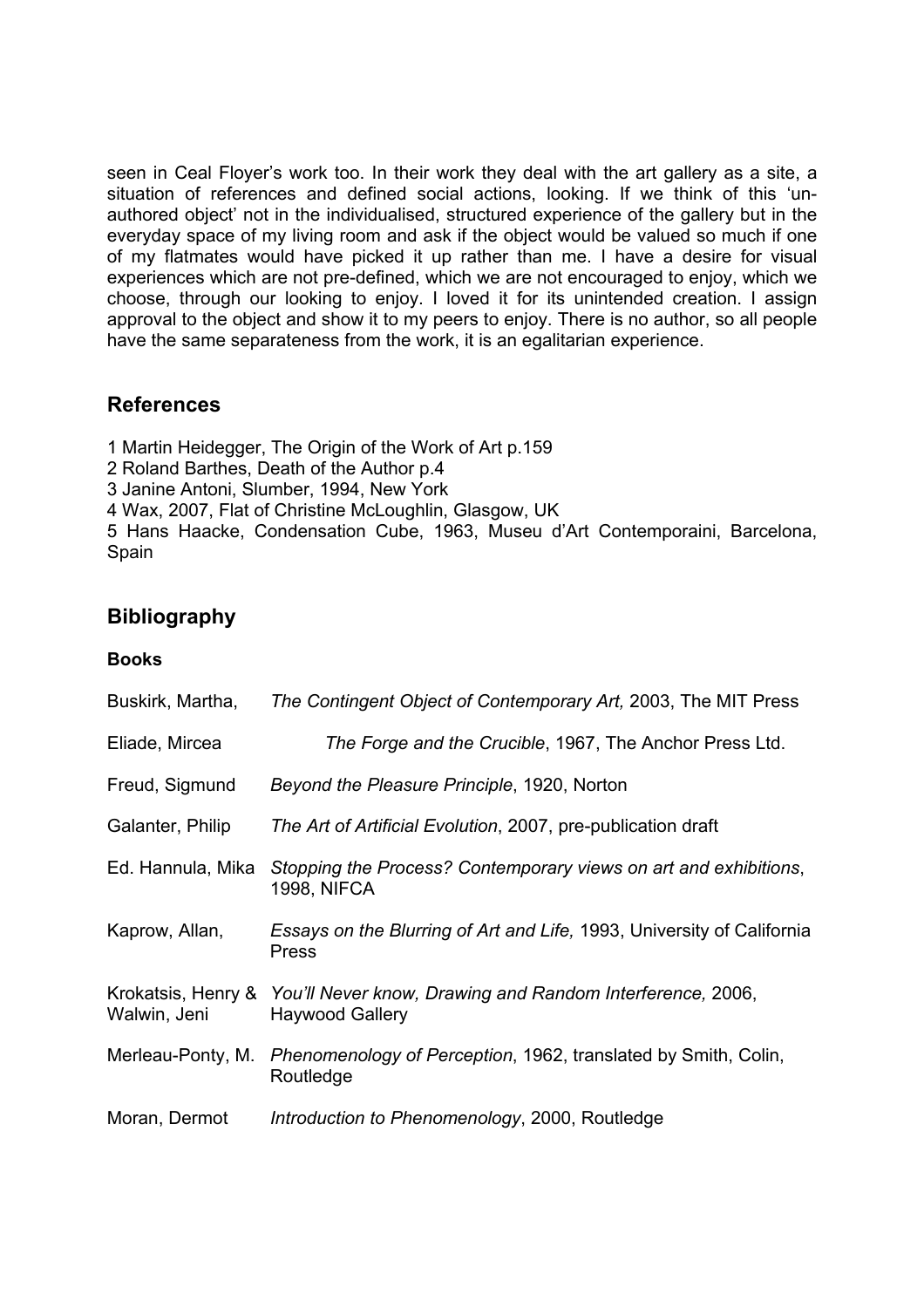Ranciére, Jacques, *The politics of aesthetics*, 2004, Continuum

Storr, Anthony *Freud: A very short introduction,* 1989, Oxford University Press

#### **Articles**

| Badiou, Alain,    | On truth process, 2002,<br>www.egs.edu/faculty/badiou/badiou-truth-process-2002.html                                                                                                    |
|-------------------|-----------------------------------------------------------------------------------------------------------------------------------------------------------------------------------------|
| Barthes, Roland   | The Death of the Author, 1967, trans. Richard Howard, Aspen                                                                                                                             |
| Cazeaux, Clive,   | Interrupting the artist: theory, practice and topology in Sartre,<br>in: Ed. Macleod, Katy, Thinking Through Art, 1992, Glasgow Press                                                   |
| Iversen, Margaret | Readymade, Found Object, Photograph, summer 2004, Art Journal                                                                                                                           |
| Galanter, Philip, | What is Generative art? Complexity Theory as a Context for Art<br><b>Theory, 2003</b><br>http://www.philipgalanter.com/downloads/ga2003_paper.pdf                                       |
| Heidegger, Martin | The Origin of the Work of Art, 1935,<br>Ed. Farrell Krell, D., Martin Heidegger Basic writings, 1978,<br>Routledge & Kegan Paul Ltd                                                     |
| Karamitsos, S.    | The Art of Janine Antoni: Labor, gender, and the Object of the<br>performance<br>www.artic.edu/~skaram/karamitsos_antoni.pdf                                                            |
| Kant, Immanuel,   | An Answer to the Question: What is Enlightenment? 1784<br>http://www.english.upenn.edu/~mgamer/Etexts/kant.html                                                                         |
| Klein, Joanne     | Looking at Looking (at Looking): Experiments in the Interrogation of<br>Spectating,<br>Ed. Kattwinkel, S., Audience Participation, Essays on Inclusion in<br>Performance, 2003, Praeger |
| Lye, John         | The 'death of the author' as an instance of theory<br>http://www.brocku.ca/english/courses/4F70/author.html                                                                             |
| Ranciére, Jacques | The Emancipated Spectator, March 2007, Art Forum International                                                                                                                          |
| Ward, Adrian      | How I Drew One of my Pictures: or, The Authorship of Generative<br>Art, 2006, unpublished                                                                                               |
| Wilson, Vicky     | Rivers and tides, Sight & Sound no. 10 October 2003 pg 59-60                                                                                                                            |